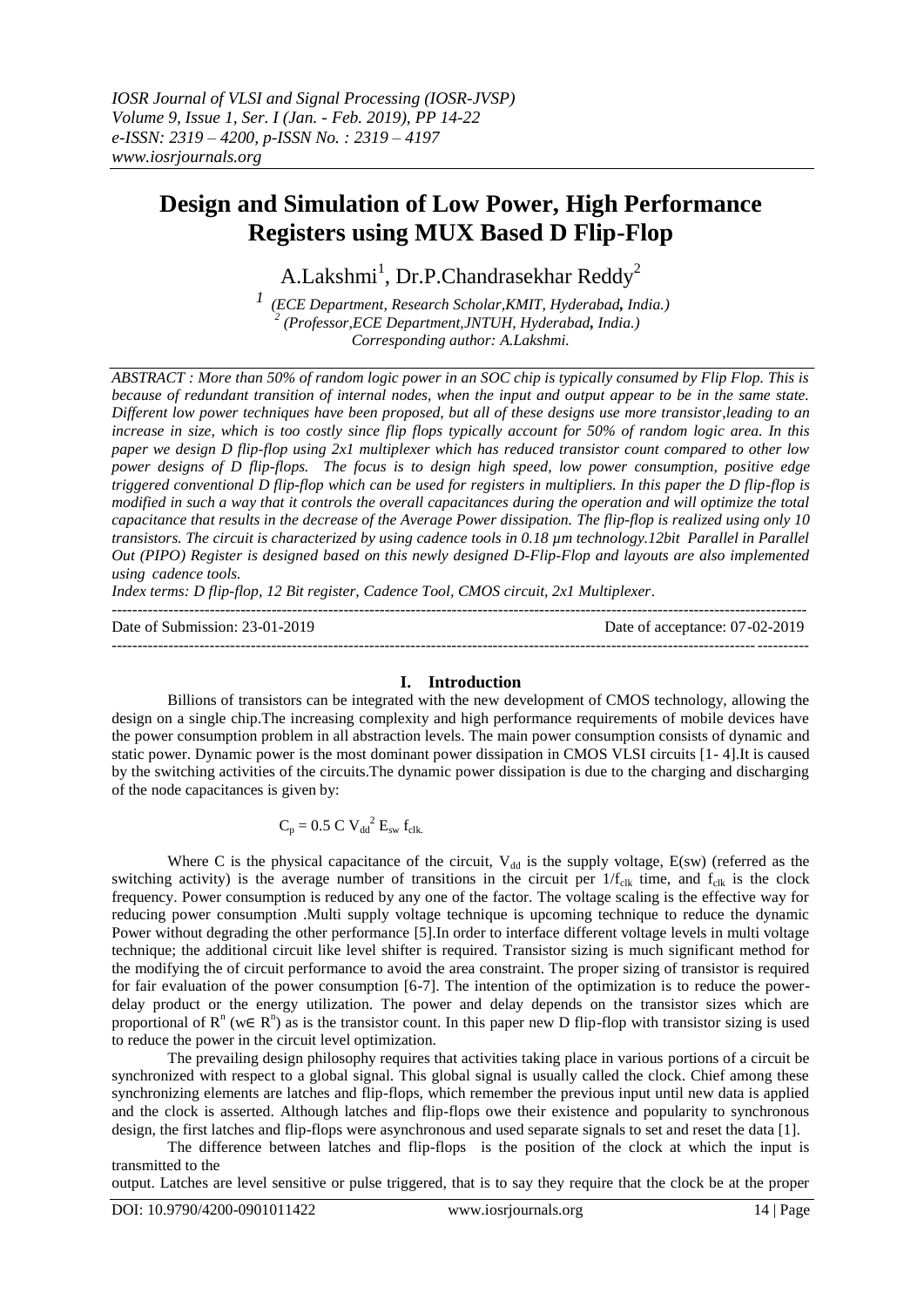logic level before the input is transferred to the output. Flip-flops on the other hand are edge triggered. They require a positive or negative transition of the clock to latch the input. A positive edge-triggered flip-flop latches the input on the low to high going edge of the clock, while a negative edge triggered flip-flop perform its latching on the negative going edge of the clock.

Designing large asynchronous circuits and ensuring their functionality over all process corners is no mean feat. To ensure robust design, it is best to synchronize all activities with respect to a single global clock. Because the output of the circuits must be sampled and stored at each clock edge to provide a stable set of inputs to subsequent circuits, the role of latches and flip-flops grew in importance. This shift led to the design of the clocked SR latch shown in figure 1.



Because latches and flip-flops in synchronous circuits were used mainly as delay elements to buffer input, the word latch and flip-flop become synonymous with the D- latch and flip-flop.Flips-flops and latches are some of the most frequently used elements in digital VLSI systems. In synchronous systems, flip-flops are the starting and ending points of signal delay paths, which decide the maximum speed of the systems. Since, they are clocked at the system operating frequency; flip flops consume a large amount of power [7]. About 30%-70% of the total power in the system is dissipated due to clocking network, and the flip-flops [3].Flip-flops and latches are indispensable components of every sequential system. A large portion of the clock power is used to drive these sequential elements. Reducing the clock power dissipation of flip-flops and latches is thus a prime concern for the total chip power reduction.

## **II. Transistor Sizing**

Different techniques are applied for power optimization in CMOS VLSI circuits. Transistor sizing is very important for the determination of circuit performance [5-6].As a result for providing reasonable evaluation, an optimal size of transistor is necessary. The aim of the optimization is to minimize the powerdelay product or the energy consumption of the circuit. The polynomial method is utilized [6] for transistor sizing. The heuristic algorithm is applied [7] for sizing the width of NAND, MUX and INV Gates. The power and delay depend on the transistor sizes which are relative of *Rn* ( *w*<sup>∈</sup> *Rn )*as is the transistor count. In fact, the transistor sizing algorithm tries to optimize a goal in  $n + 1$  dimension space. That is, n dimensions are related by *K s i* ' and the*n* +1th is the goal which is optimized [6-7]. The load capacitance of the circuit can be reduced by optimizing the transistor size. In general, increasing the transistor sizes results in a large discharging current and simultaneously increases the parasitic capacitance. On the other hand, reducing the transistor sizes will result in declining input capacitance that may be the load capacitance for other gates and lowering the speed of the circuit. Thus, the purpose of transistor sizing is to obtain the minimum power dissipation under certain performance requirements. This technique is implemented in the D flip-flops and registers are implemented using various D flip-flops.

## **III. D FLIP-FLOP**

Flip-flops appear in various configurations, such as J-K flip-flops, D-flip-flops and T-flip-flops, where the D-flip flop is most commonly used. A conventional single edge triggered (SET) flip flop typically latches data either on the rising edge or falling edge of the clock cycle. The d-flip flop is called as data flip flop or delay flip flop. A flip –flop is an electronic circuit that has 2 stable states 0 and 1.A single flip flop is capable of serving as one bit of memory. The logic diagram of clocked D flip-flop with Nand gates, its graphical symbol and transition table are shown in figure 2.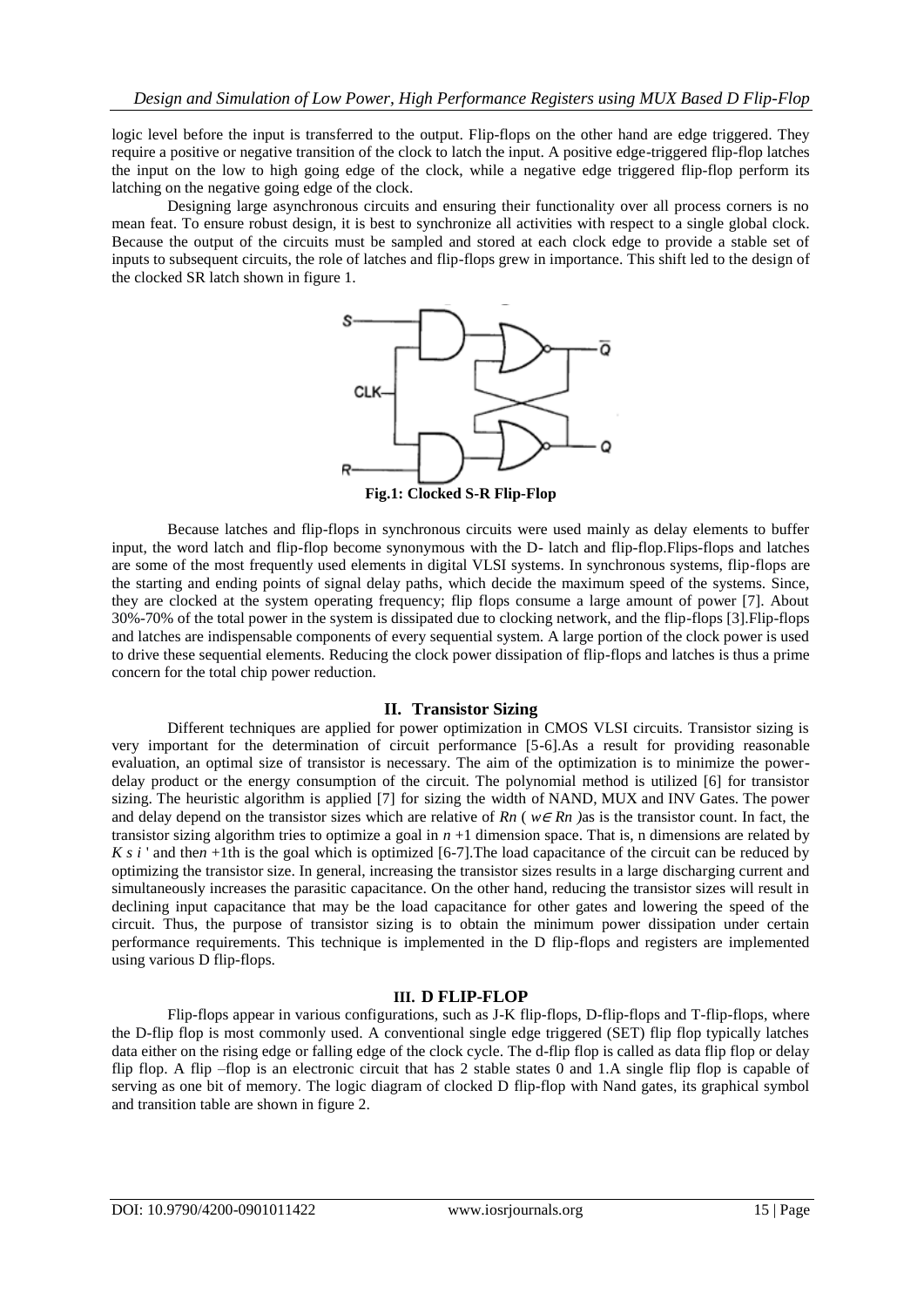

#### (a) Logic diagram with NAND gates



#### (b) Graphical symbol

| $Q(t+1)$ |
|----------|
|          |
|          |
|          |
|          |

(c) Transition table

#### Clocked D flip-flop

## **Fig.2: Clocked D Flip-Flop**

## **IV. Proposed Method**

The proposed study is to design, the conventional positive edge triggered D- flip flop in a 0.18  $\mu$ m CMOS technology. Previous to this, there are few designs but not more suitable for optimization techniques. So we are designing a new Methodology to design D flip flop using 2x1 MUX. By using this technique the required percentage of power consumption is low and also the speed of performing the procedure is high. The proposed study is to design, the conventional D flip-flop in a 0.18µm CMOS technology.

The various steps involved in the design flow are as follows:

- Creating CMOS schematics using virtuso Schematic composer
- Symbol creation for the schematic using Symbol editor
- Test bench for CMOS schematic simulation using Analog design environment(ADE) with Spectre simulator
- CMOS physical (Layout) design using virtuso layout editor
- DRC check using Diva/Assura Design Rule Checker
- Layout extraction using Diva/Assura circuit Extractor
- Layout Vs Schematic verification
- Composite test bench creation using hierarchy editor
- Post Layout simulation using ADE with Spectre simulator

#### Technology used is  $0.18 \mu m$

- CMOS N well process
- 6 metal layers
- single poly
- NMOS Transistor

width  $= 0.6 \mu m$ length  $=0.18 \mu m$ 

PMOS Transistor width=1.2µm length=0.18 µm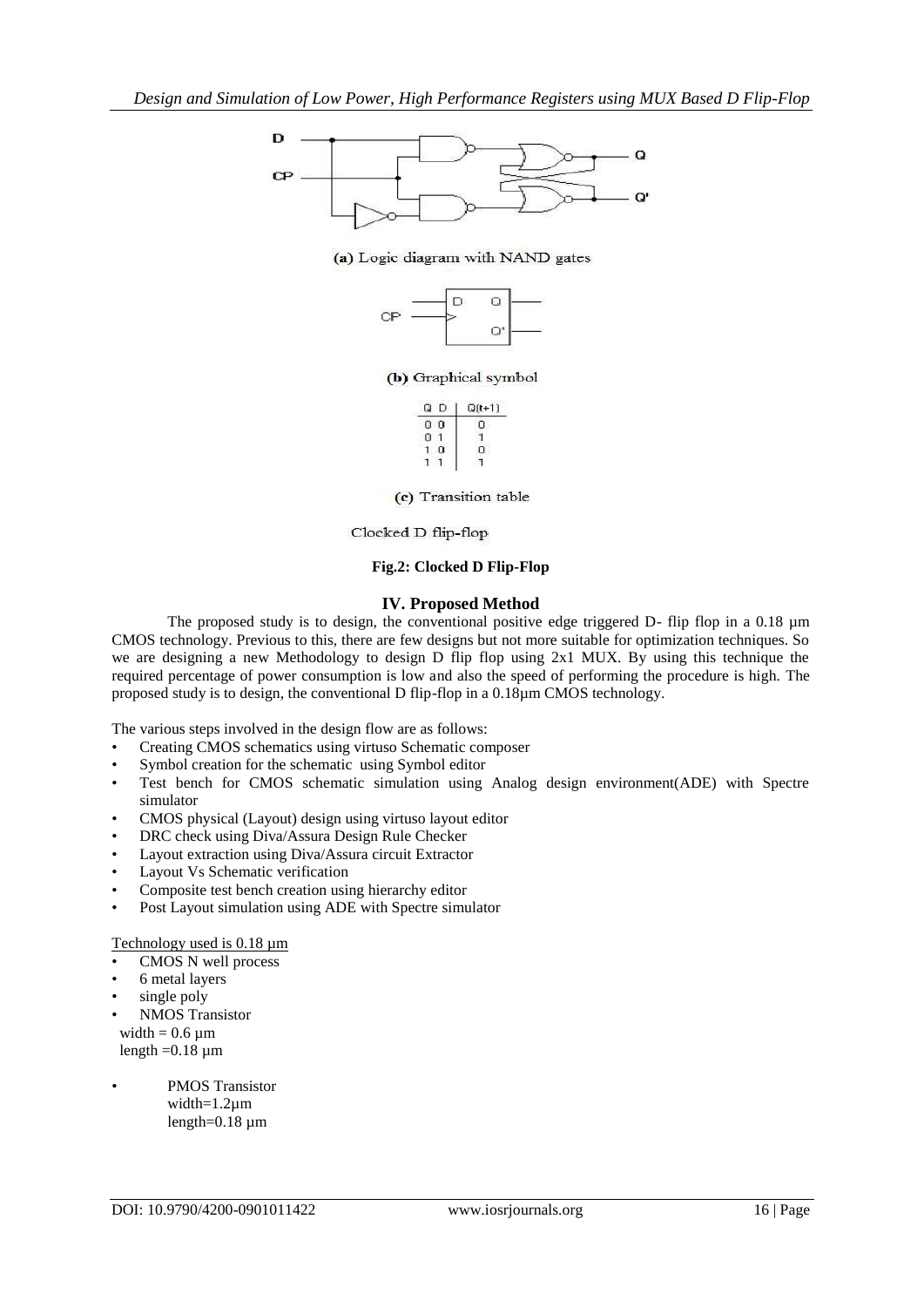# Design rules for 0.18  $\mu$ m technology ( $\lambda = 0.1$ um)

| N-Well                    | In term of um     | <u>In term of λ</u> |
|---------------------------|-------------------|---------------------|
| Min N-well width          | $1.0 \mu m$       | $10 \lambda$        |
| Min N-well separation     | $1.0 \mu m$       | $10 \lambda$        |
| Min N-buried enclosure    | $0.3 \mu m$       | $3\lambda$          |
| <b>P-Well</b>             |                   |                     |
| Min P-well width          | $1.2 \mu m$       | $10 \lambda$        |
| Min P-well separation     | $1.0 \mu m$       | $10 \lambda$        |
| Min N-buried enclosure    | $0.3 \mu m$       | $3 \lambda$         |
| Poly                      |                   |                     |
| Min Poly width            | $0.2 \mu m$       | $2 \lambda$         |
| Min Poly spacing          | $0.3 \mu m$       | $3\lambda$          |
| Min Poly ext bey ox       | 0.4 <sub>um</sub> | $4\lambda$          |
| Min Poly ext bey gate     | $0.2 \mu m$       | $2 \lambda$         |
| Contact                   |                   |                     |
| Min contact width         | $0.2 \mu m$       | $2 \lambda$         |
| Min contact spacing       | $0.2 \mu m$       | $2 \lambda$         |
| Min ox en of contact      | $0.2 \mu m$       | $2 \lambda$         |
| Metal-1                   |                   |                     |
| Min metal1 width          | $0.3 \mu m$       | $3\lambda$          |
| Min metal1 spacing        | $0.3 \mu m$       | $3 \lambda$         |
| Min metal1 en of contact  | $0.1 \mu m$       | $1 \lambda$         |
| $Via-1$                   |                   |                     |
| Min and Max width of via1 | $0.2 \mu m$       | $2\lambda$          |
| Min via1 spacing          | $0.3 \mu m$       | $3 \lambda$         |
| Min metal1 en of via1     | $0.1 \mu m$       | $1 \lambda$         |

# **V. Design Implementation of D Flip -Flop**

Conventional D flip-flop is designed using cadence virtuso tool. This Proposed schematic is aimed for using in registers in multipliers. The Schematic circuit is shown in the figure 3.The schematic is created using virtuso Schematic composer



**Fig.3: Proposed Conventional D Flip-Flop**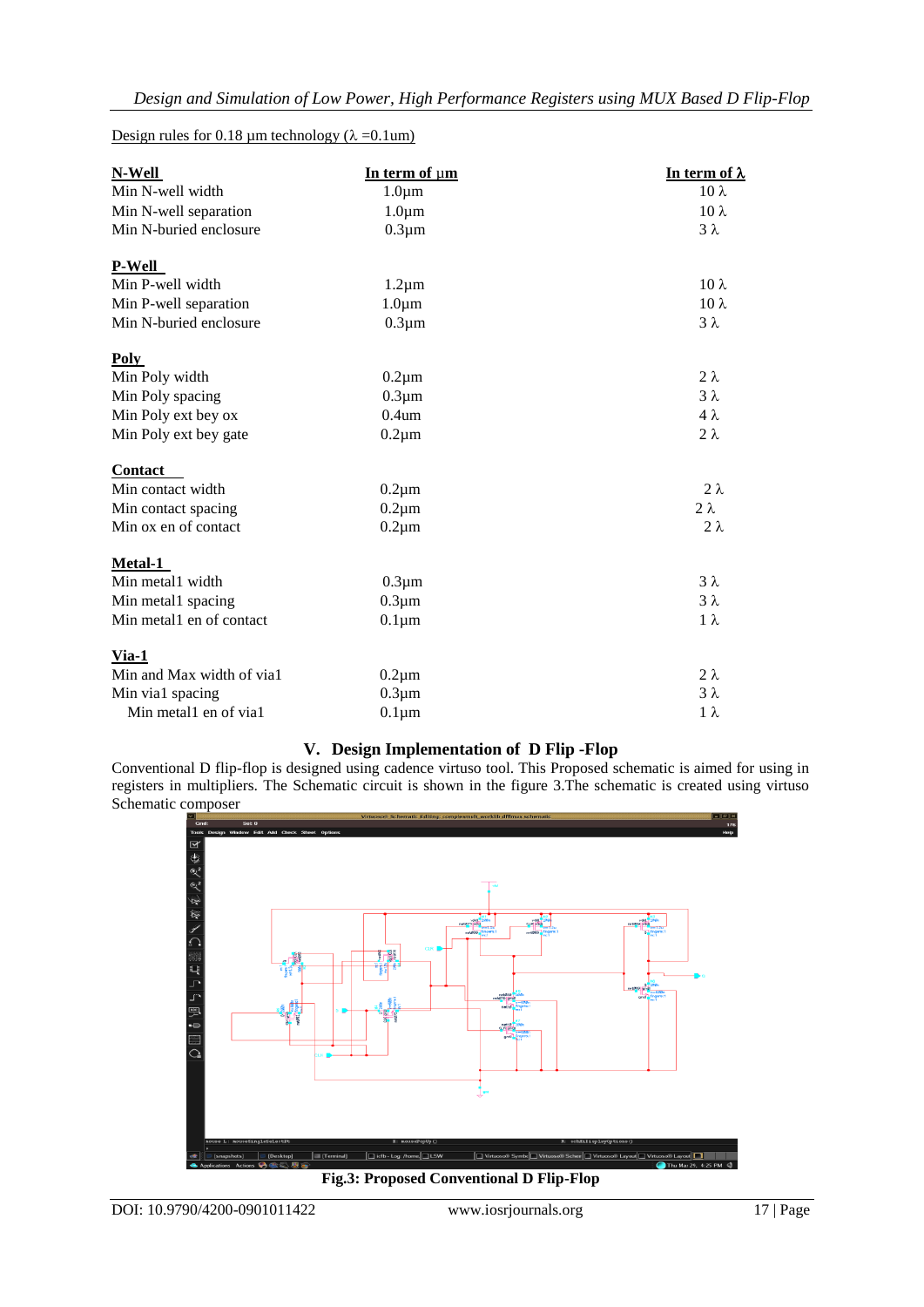Figure 3 shows the schematic of D flip - flop using 5 PMOS and 5 NMOS transistors. The circuit uses 2x1 Mux, two input NAND gate and inverter.2x1 Mux is again designed as shown in the figure 4.Its Schematic is created using virtuso schematic composer.



**Fig.4: Schematic of 2x1 Multiplexer**

The two inputs of the multiplexer are D and previous Q, select signal is raising edge of the clock. Here Multiplexer is designed using only two transistors. One NMOS transistor and one PMOS transistor. For Rising edge of the clock Multiplexer selects D and for falling edge of the clock Multiplexer selects previous Q of the D flip-flop. The Symbol creation for the schematic of figure 4 is done using Symbol editor. The symbol for 2x1 multiplexer is shown in figure 5.

Two input NAND gate is designed using two NMOS transistor and two PMOS transistors. The inputs of this NAND gate are clear signal and output of Multiplexer. The output of NAND gate is fed to inverter and the output of inverter is Q .Inverter is CMOS Inverter.



 **Fig.5: Symbol of 2x1 Multiplexer**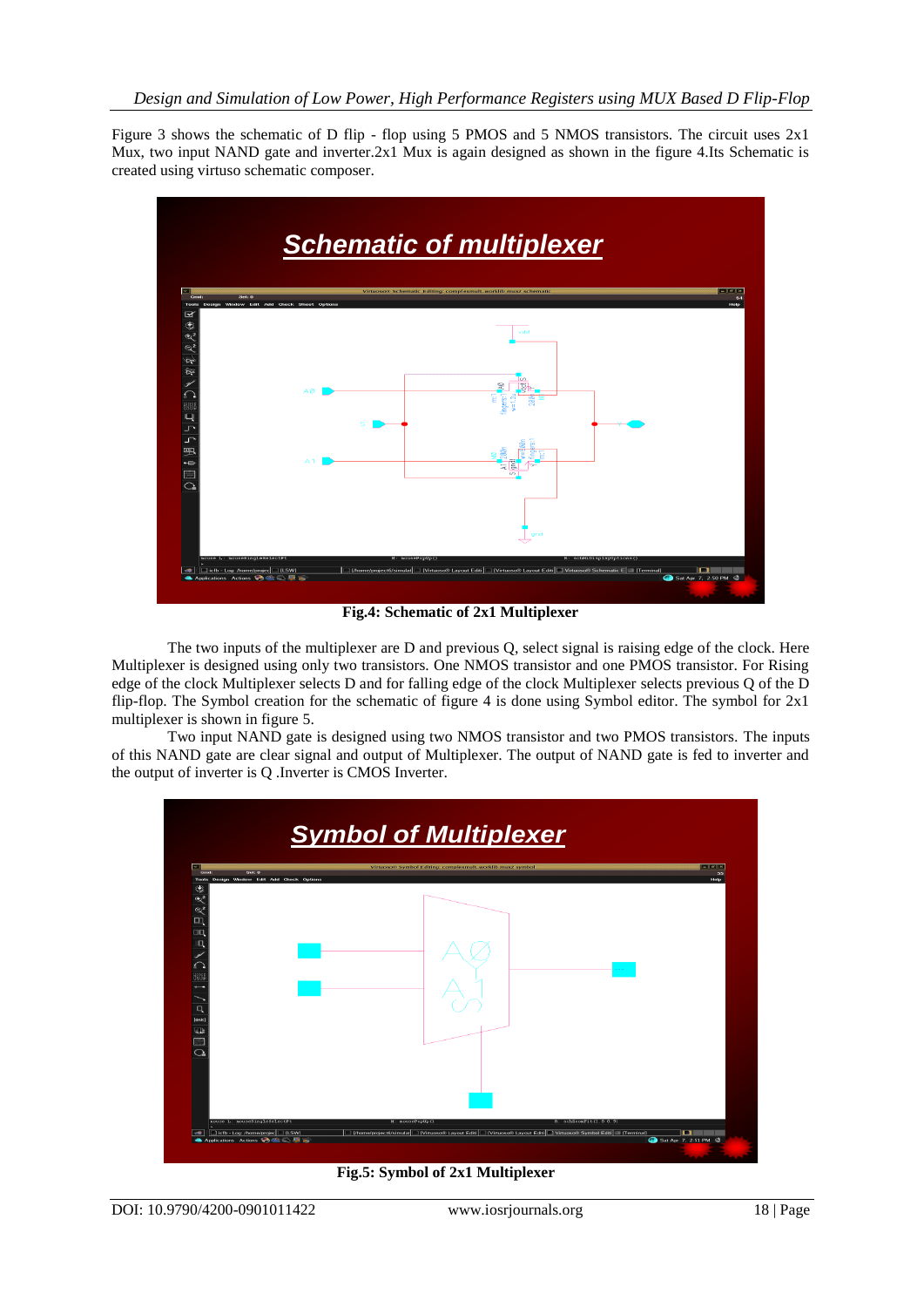The Symbol creation for the schematic of figure 3 is done using Symbol editor. Test bench for CMOS D flipflop schematic simulation is done using Analog design environment (ADE) with Spectre simulator.



**Fig.6: Schematic of Conventional D Flip-Flop**

Physical (Layout) design using virtuso layout editor is done for D flip- flop and is shown in the figure 7.Design rules are checked and the layout is extracted, where optimization can be done at this level.Verification is done using LVS. Post Layout simulation is done using ADE with Spectre simulator



**Fig.7: Layout of Proposed Conventional D Flip-Flop**

# **VI. Parallel in Parallel out Register**

For parallel in parallel out shift registers, all data bits appear and the parallel outputs immediately following the simultaneous entry of the data bits. The above circuit is a four-bit parallel in - parallel out register constructed by d flip-flops and shown in fig 8. Both the inputs as well as the outputs perform the parallel operation. A global clock is given to activate all the flip flops connected as shown below. The D's are the parallel inputs and the Q's are the parallel outputs. Once the register is clocked, all the data at the d inputs appear at the corresponding q outputs simultaneously.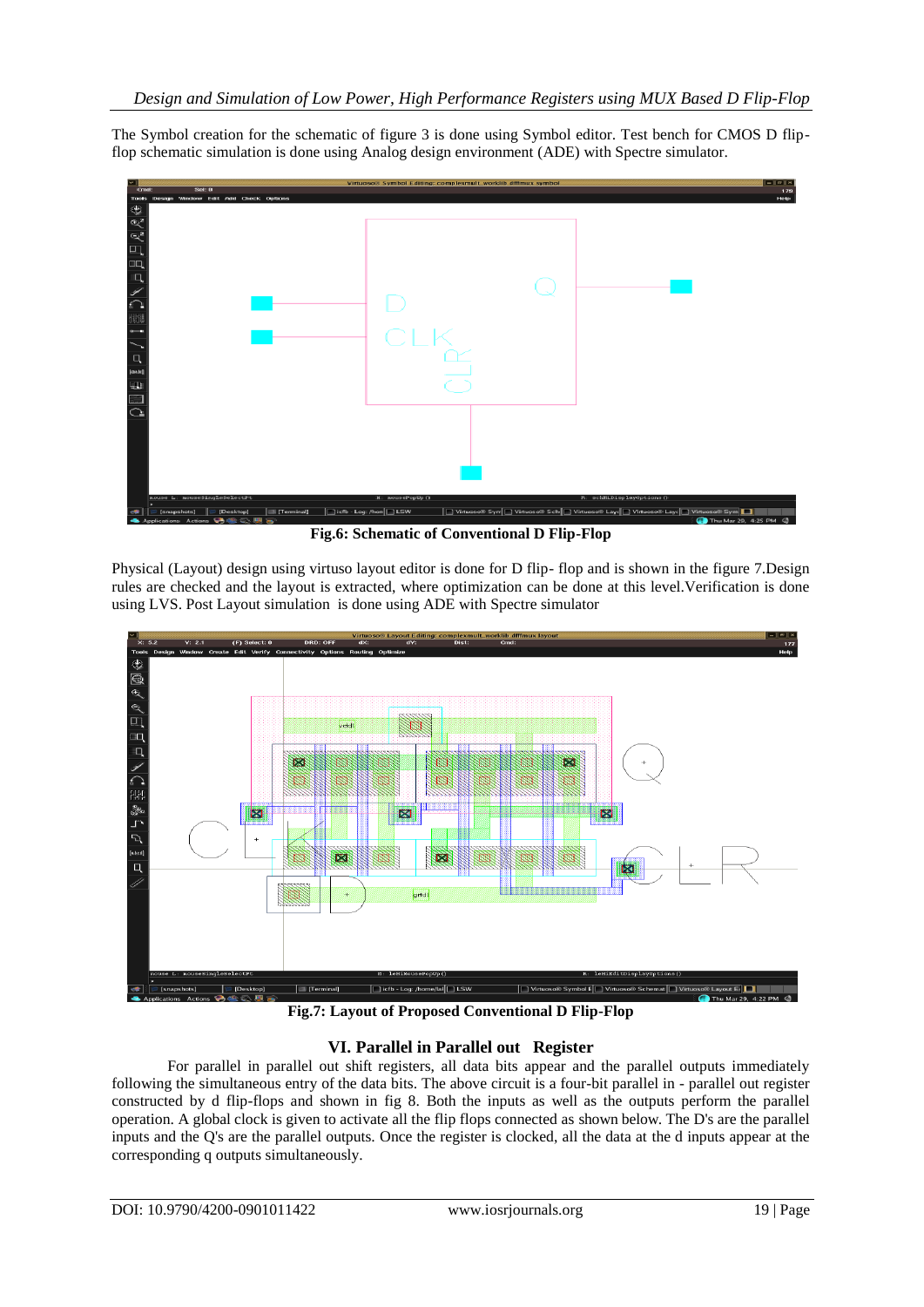

**Fig.8: Circuit of PIPO Register**



**Fig.9: Schematic of 12 bit register using proposed D Flip-Flop**

12 Bit parallel in parallel out register is designed using the proposed conventional D flip-flop.here the input signals are clear,clock and data signal D.when both clear and clock are high the data that is fed to the register will be followed by the output Q that is data out.The schematic of 12 bit register is created using virtuso Schematic composer and the corresponding Symbol creation for the 12 bit register schematic is done using Symbol editor and is shown in figure 9.



**Fig.10: Layout of 12 bit register using proposed D Flip-Flop**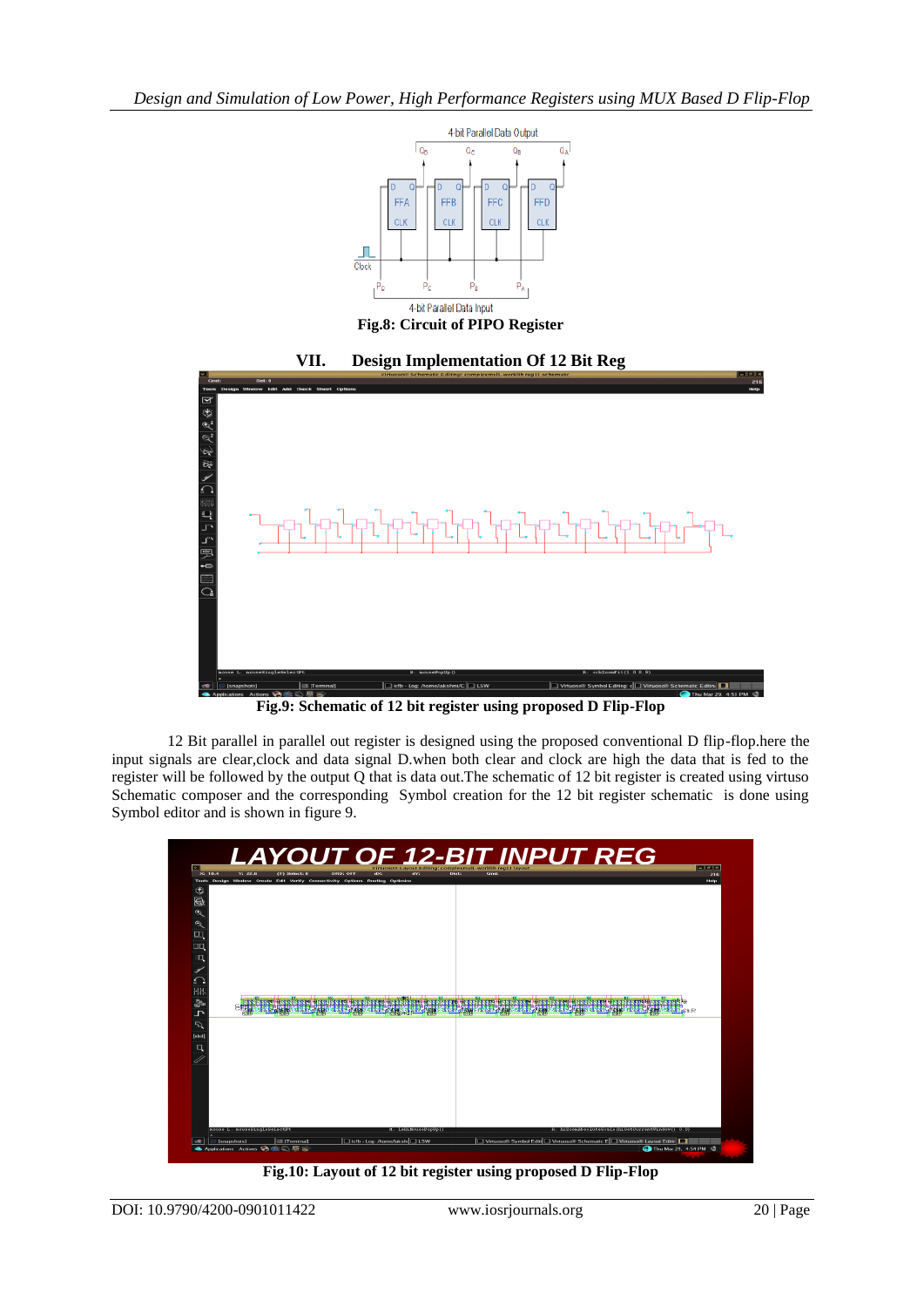Physical (Layout) design using virtuso layout editor is done for 12 bit register and is shown in figure 10.Design rules are checked and the layout is extracted, where optimization is done at this level.Verification is done using LVS. Post Layout simulation is done using ADE with Spectre simulator.

# **VIII. Results And Discussion**

In the first phase, Multiplexer is implemented in 0.18  $\mu$ m submicron technology. Then the width of the transistor is changed to get the optimized power using HSPICE optimizer. The width is varied from 2µm to 100nm for the transistor. Among all Multiplexers it consumes less power and Delay than other multiplexers.

In the second phase, D flip-flop is implemented and its performances are analyzed. Among all D flip flops it consumes less power and Delay than other D flip-flops.

The functionality of the D flip flop circuit is verified in all combinations of input. Figure.11. shows the output waveforms of the D flip-flop.

In the third phase,12 bit register using the proposed D flip-flop is implemented and its performances are analyzed. Among all registers it consumes less power and Delay than other registers.

The functionality of the 12 bit registercircuit is verified in all combinations of input. Figure.12. shows the output waveforms of the 12 bit register.



**Fig.11: Simulation Results of Proposed D Flip-Flop**

| $\Box$ e x<br>- [Simulation]<br><b>Process Test Bench Simulation Window Help</b> |                |         |                |     |         | $\Box$  |     |
|----------------------------------------------------------------------------------|----------------|---------|----------------|-----|---------|---------|-----|
|                                                                                  |                |         |                |     |         |         |     |
|                                                                                  |                |         |                |     |         |         |     |
| Rerun                                                                            |                |         |                |     |         |         |     |
| 趾 Rerun All                                                                      |                |         | 174.0          |     |         |         |     |
| 建 Stop                                                                           |                |         | 100            | 200 |         | 300     | 400 |
| <b>Open Without Updating</b>                                                     |                |         |                |     |         |         |     |
| 理 Properties                                                                     |                | 12'h000 | 12/hA00        |     | 12/hA20 | 12'h83F |     |
| $5$ <sup><math>\parallel</math></sup> q[10]                                      | $\mathbf 0$    |         |                |     |         |         |     |
| <b>off</b> q[9]                                                                  | $\mathbf{1}$   |         |                |     |         |         |     |
| $6$ all $181$                                                                    | $\mathbf 0$    |         |                |     |         |         |     |
| 60q(7)                                                                           | $\mathbf 0$    |         |                |     |         |         |     |
| $\frac{1}{2}$   q[6]                                                             | $\mathbf o$    |         |                |     |         |         |     |
| <b>है, । वा</b> 5]                                                               | $\mathbf o$    |         |                |     |         |         |     |
| $6$ <sup>[]</sup> q[4]                                                           | $\mathbf 0$    |         |                |     |         |         |     |
| $6\sqrt{1}$ a[3]                                                                 | $\mathbf 0$    |         |                |     |         |         |     |
| $31$ q(2)                                                                        | $\mathbf{o}$   |         |                |     |         |         |     |
| $60$ q[1]                                                                        | $\mathbf o$    |         |                |     |         |         |     |
| $51$ q[0]                                                                        | $\mathbf o$    |         |                |     |         |         |     |
| oli dk                                                                           | $\mathbf{1}$   |         |                |     |         |         |     |
| ■ M d[11:0]                                                                      | 1 <sub>1</sub> | 12'h000 | <b>12/hA00</b> |     | 12/hA20 | 12'h83F |     |
| $31$ d(11)                                                                       | ×              |         |                |     |         |         |     |
| <b>选用 d[10]</b>                                                                  | $\mathbf o$    |         |                |     |         |         |     |
| $\frac{1}{2}$ d[9]                                                               | 1              |         |                |     |         |         |     |
| $6$ $\parallel$ d[8]                                                             | $\mathbf{o}$   |         |                |     |         |         |     |
| $60$ d(7)                                                                        | $\mathbf 0$    |         |                |     |         |         |     |
| <b>ö.[]</b> d[6]                                                                 | $\mathbf o$    |         |                |     |         |         |     |
| <b>है। वा</b> 5]                                                                 | $\mathbf 0$    |         |                |     |         |         |     |
| $6$ [ $ $ d[4]                                                                   | $\mathbf 0$    |         |                |     |         |         |     |
| $6$ $\parallel$ d[3]                                                             | $\mathbf 0$    |         |                |     |         |         |     |
| $31$ d(2)                                                                        | $\mathbf{o}$   |         |                |     |         |         |     |
| <b>&amp;Il</b> d[1]                                                              | $\mathbf o$    |         |                |     |         |         |     |
| $51$ d[0]                                                                        | $\mathbf o$    |         |                |     |         |         |     |
| <b>on</b> clear                                                                  | $\mathbf{1}$   |         |                |     |         |         |     |
|                                                                                  |                |         |                |     |         |         |     |
|                                                                                  |                |         |                |     |         |         |     |

 **Fig.12: Simulation Results of 12 Bit register**